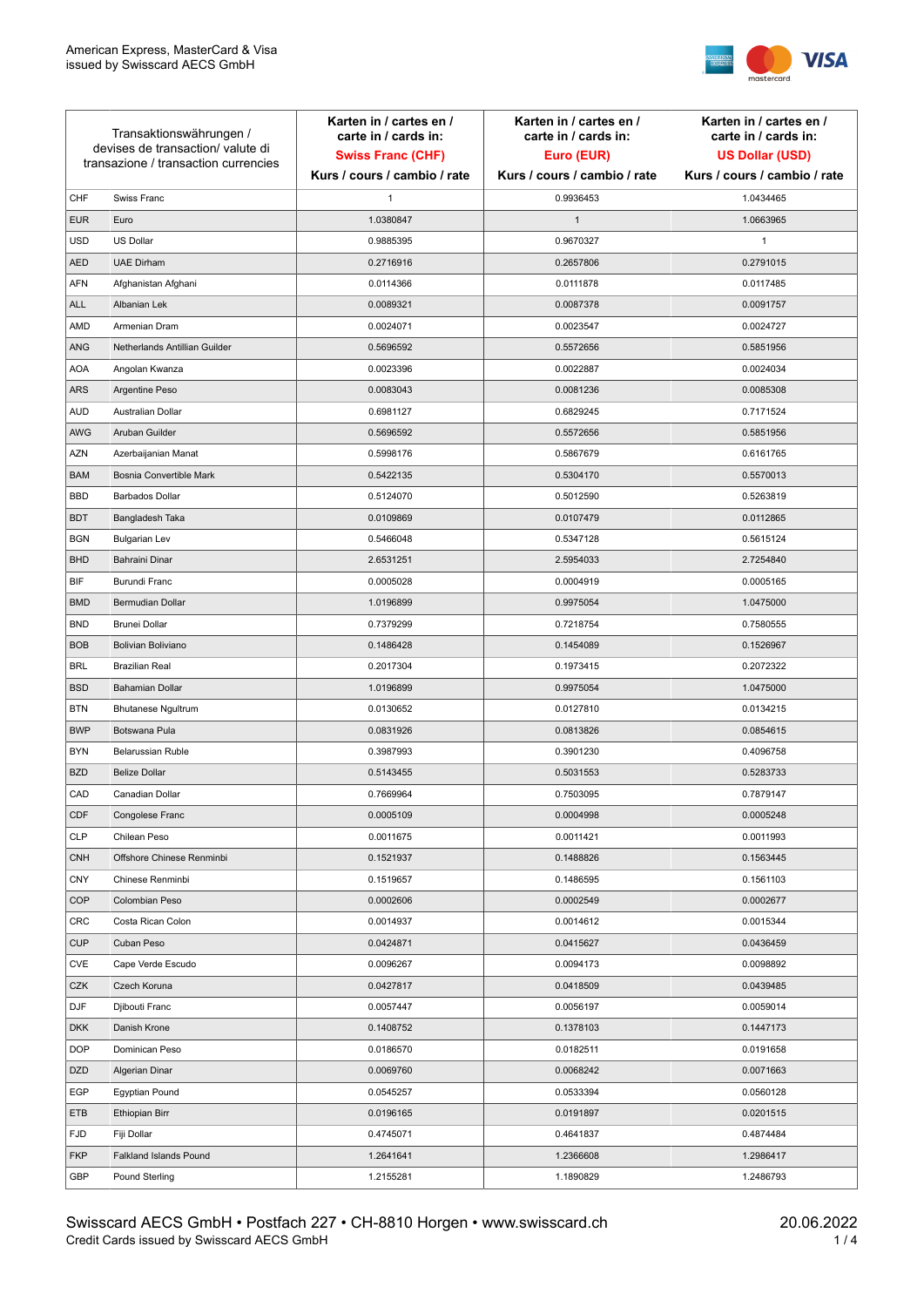

| Transaktionswährungen /<br>devises de transaction/valute di<br>transazione / transaction currencies |                        | Karten in / cartes en /<br>carte in / cards in: | Karten in / cartes en /<br>carte in / cards in: | Karten in / cartes en /<br>carte in / cards in: |
|-----------------------------------------------------------------------------------------------------|------------------------|-------------------------------------------------|-------------------------------------------------|-------------------------------------------------|
|                                                                                                     |                        | <b>Swiss Franc (CHF)</b>                        | Euro (EUR)                                      | <b>US Dollar (USD)</b>                          |
|                                                                                                     |                        | Kurs / cours / cambio / rate                    | Kurs / cours / cambio / rate                    | Kurs / cours / cambio / rate                    |
| <b>GEL</b>                                                                                          | Georgia Lari           | 0.3557551                                       | 0.3480152                                       | 0.3654576                                       |
| <b>GHS</b>                                                                                          | Ghana Cedi             | 0.1415646                                       | 0.1384847                                       | 0.1454255                                       |
| GIP                                                                                                 | Gibraltar Pound        | 1.2641641                                       | 1.2366608                                       | 1.2986417                                       |
| <b>GMD</b>                                                                                          | Gambia Dalasi          | 0.0208058                                       | 0.0203531                                       | 0.0213732                                       |
| <b>GNF</b>                                                                                          | Guinea Franc           | 0.0001180                                       | 0.0001154                                       | 0.0001212                                       |
| <b>GTQ</b>                                                                                          | Guatemala Quetzal      | 0.1320393                                       | 0.1291666                                       | 0.1356404                                       |
| GYD                                                                                                 | Guyana Dollar          | 0.0048802                                       | 0.0047740                                       | 0.0050133                                       |
| HKD                                                                                                 | Hong Kong Dollar       | 0.1259428                                       | 0.1232028                                       | 0.1293776                                       |
| <b>HNL</b>                                                                                          | Honduras Lempira       | 0.0415714                                       | 0.0406670                                       | 0.0427052                                       |
| <b>HRK</b>                                                                                          | Croatian Kuna          | 0.1437282                                       | 0.1406012                                       | 0.1476481                                       |
| <b>HTG</b>                                                                                          | Haiti Gourde           | 0.0087293                                       | 0.0085394                                       | 0.0089674                                       |
| <b>HUF</b>                                                                                          | Forint                 | 0.0026521                                       | 0.0025944                                       | 0.0027244                                       |
| <b>IDR</b>                                                                                          | Indonesia Rupiah       | 0.0000693                                       | 0.0000678                                       | 0.0000712                                       |
| <b>ILS</b>                                                                                          | New Israeli Sheqel     | 0.2901039                                       | 0.2837924                                       | 0.2980159                                       |
| <b>INR</b>                                                                                          | Indian Rupee           | 0.0130758                                       | 0.0127913                                       | 0.0134324                                       |
| IQD                                                                                                 | Iraqi Dinar            | 0.0006984                                       | 0.0006832                                       | 0.0007174                                       |
| <b>ISK</b>                                                                                          | <b>Iceland Krona</b>   | 0.0077127                                       | 0.0075449                                       | 0.0079230                                       |
| <b>JMD</b>                                                                                          | Jamaican Dollar        | 0.0066999                                       | 0.0065541                                       | 0.0068826                                       |
| <b>JOD</b>                                                                                          | Jordanian Dinar        | 1.4405135                                       | 1.4091735                                       | 1.4798007                                       |
| JPY                                                                                                 | Yen                    | 0.0074704                                       | 0.0073079                                       | 0.0076741                                       |
| <b>KES</b>                                                                                          | Kenyan Shilling        | 0.0087015                                       | 0.0085122                                       | 0.0089388                                       |
| <b>KGS</b>                                                                                          | Kyrgyzstan Som         | 0.0128261                                       | 0.0125471                                       | 0.0131759                                       |
| <b>KHR</b>                                                                                          | Cambodia Riel          | 0.0002513                                       | 0.0002458                                       | 0.0002582                                       |
| <b>KMF</b>                                                                                          | Comoro Franc           | 0.0021740                                       | 0.0021267                                       | 0.0022333                                       |
| <b>KRW</b>                                                                                          | Korean Republic Won    | 0.0007949                                       | 0.0007776                                       | 0.0008166                                       |
| <b>KWD</b>                                                                                          | Kuwaiti Dinar          | 3.2523461                                       | 3.1815876                                       | 3.3410476                                       |
| <b>KYD</b>                                                                                          | Cayman Islands Dollar  | 1.2236284                                       | 1.1970070                                       | 1.2570005                                       |
| KZT                                                                                                 | Kazakhstan Tenge       | 0.0022877                                       | 0.0022379                                       | 0.0023501                                       |
| LAK                                                                                                 | Lao Republic Kip       | 0.0000681                                       | 0.0000666                                       | 0.0000700                                       |
| LBP                                                                                                 | Lebanese Pound         | 0.0000410                                       | 0.0000401                                       | 0.0000421                                       |
| <b>LKR</b>                                                                                          | Sri Lanka Rupee        | 0.0028205                                       | 0.0027591                                       | 0.0028974                                       |
| LRD                                                                                                 | Liberian Dollar        | 0.0067085                                       | 0.0065625                                       | 0.0068915                                       |
| <b>LSL</b>                                                                                          | Lesotho Lothi          | 0.0638483                                       | 0.0624592                                       | 0.0655896                                       |
| LYD                                                                                                 | Libyan Dinar           | 0.2113915                                       | 0.2067924                                       | 0.2171568                                       |
| <b>MAD</b>                                                                                          | Moroccan Dirham        | 0.0991390                                       | 0.0969821                                       | 0.1018428                                       |
| MDL                                                                                                 | Moldovan Leu           | 0.0532480                                       | 0.0520895                                       | 0.0547002                                       |
| <b>MGA</b>                                                                                          | Malagasy Ariary        | 0.0002517                                       | 0.0002462                                       | 0.0002586                                       |
| MKD                                                                                                 | Macedonia Denar        | 0.0173312                                       | 0.0169541                                       | 0.0178039                                       |
| <b>MMK</b>                                                                                          | Myanmar Kyat           | 0.0005512                                       | 0.0005392                                       | 0.0005662                                       |
| <b>MNT</b>                                                                                          | Mongolia Tugrik        | 0.0003253                                       | 0.0003182                                       | 0.0003342                                       |
| <b>MOP</b>                                                                                          | Macao Pataca           | 0.1261992                                       | 0.1234536                                       | 0.1296410                                       |
| <b>MRU</b>                                                                                          | Mauritanian Ouguiya    | 0.0280632                                       | 0.0274527                                       | 0.0288286                                       |
| <b>MUR</b>                                                                                          | <b>Mauritius Rupee</b> | 0.0229509                                       | 0.0224516                                       | 0.0235768                                       |
| <b>MVR</b>                                                                                          | Maldives Rufiyaa       | 0.0660690                                       | 0.0646316                                       | 0.0678709                                       |
| <b>MWK</b>                                                                                          | Malawi Kwacha          | 0.0010018                                       | 0.0009800                                       | 0.0010291                                       |
| MXN                                                                                                 | Mexican Peso           | 0.0502154                                       | 0.0491229                                       | 0.0515849                                       |
| <b>MYR</b>                                                                                          | Malaysian Ringgit      | 0.2321091                                       | 0.2270593                                       | 0.2384394                                       |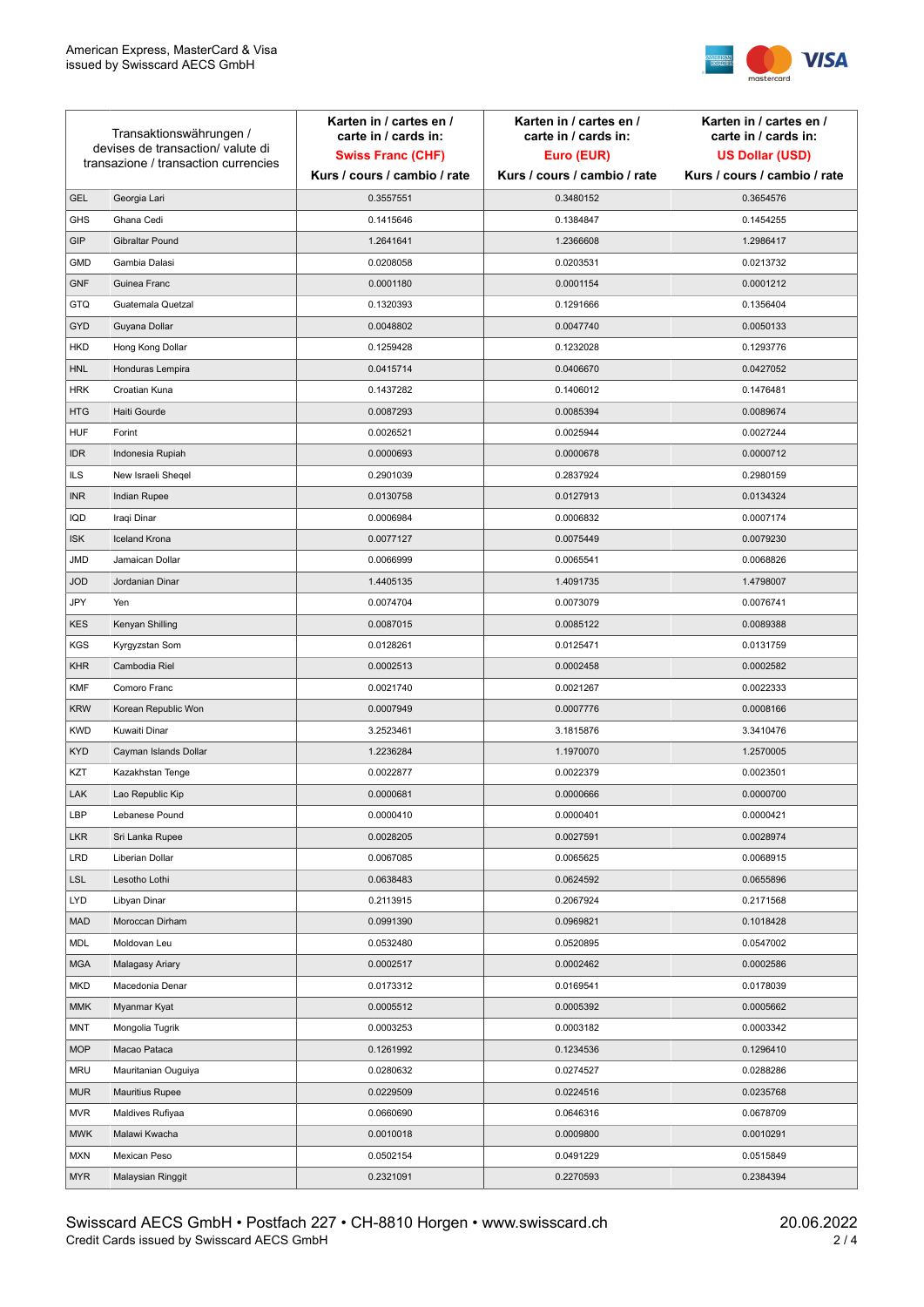

| Transaktionswährungen /<br>devises de transaction/valute di<br>transazione / transaction currencies |                             | Karten in / cartes en /<br>carte in / cards in:<br><b>Swiss Franc (CHF)</b><br>Kurs / cours / cambio / rate | Karten in / cartes en /<br>carte in / cards in:<br>Euro (EUR)<br>Kurs / cours / cambio / rate | Karten in / cartes en /<br>carte in / cards in:<br><b>US Dollar (USD)</b><br>Kurs / cours / cambio / rate |
|-----------------------------------------------------------------------------------------------------|-----------------------------|-------------------------------------------------------------------------------------------------------------|-----------------------------------------------------------------------------------------------|-----------------------------------------------------------------------------------------------------------|
|                                                                                                     |                             |                                                                                                             |                                                                                               |                                                                                                           |
| <b>MZN</b>                                                                                          | Mozambique Metical          | 0.0159349                                                                                                   | 0.0155882                                                                                     | 0.0163695                                                                                                 |
| <b>NAD</b>                                                                                          | Namibia Dollar              | 0.0638399                                                                                                   | 0.0624510                                                                                     | 0.0655810                                                                                                 |
| <b>NGN</b>                                                                                          | Nigeria Naira               | 0.0024342                                                                                                   | 0.0023812                                                                                     | 0.0025006                                                                                                 |
| <b>NIO</b>                                                                                          | Nicaragua Cordoba Oro       | 0.0286034                                                                                                   | 0.0279811                                                                                     | 0.0293835                                                                                                 |
| <b>NOK</b>                                                                                          | Norwegian Krone             | 0.0999844                                                                                                   | 0.0978091                                                                                     | 0.1027113                                                                                                 |
| <b>NPR</b>                                                                                          | Nepalese Rupee              | 0.0081724                                                                                                   | 0.0079946                                                                                     | 0.0083953                                                                                                 |
| <b>NZD</b>                                                                                          | New Zealand Dollar          | 0.6323055                                                                                                   | 0.6185490                                                                                     | 0.6495504                                                                                                 |
| <b>OMR</b>                                                                                          | Oman Rial                   | 2.5934741                                                                                                   | 2.5370501                                                                                     | 2.6642061                                                                                                 |
| PAB                                                                                                 | Panamanian Balboa           | 1.0196899                                                                                                   | 0.9975054                                                                                     | 1.0475000                                                                                                 |
| PEN                                                                                                 | Peru Sol                    | 0.2758035                                                                                                   | 0.2698031                                                                                     | 0.2833255                                                                                                 |
| <b>PGK</b>                                                                                          | Papua New Guinea Kina       | 0.2895919                                                                                                   | 0.2832915                                                                                     | 0.2974900                                                                                                 |
| PHP                                                                                                 | Philippine Peso             | 0.0190934                                                                                                   | 0.0186780                                                                                     | 0.0196141                                                                                                 |
| <b>PKR</b>                                                                                          | Pakistan Rupee              | 0.0048804                                                                                                   | 0.0047742                                                                                     | 0.0050135                                                                                                 |
| <b>PLN</b>                                                                                          | Zloty                       | 0.2240476                                                                                                   | 0.2191732                                                                                     | 0.2301581                                                                                                 |
| <b>PYG</b>                                                                                          | Paraguay Guarani            | 0.0001489                                                                                                   | 0.0001457                                                                                     | 0.0001530                                                                                                 |
| QAR                                                                                                 | Qatari Rial                 | 0.2741174                                                                                                   | 0.2681537                                                                                     | 0.2815934                                                                                                 |
| <b>RON</b>                                                                                          | Leu                         | 0.2186512                                                                                                   | 0.2138942                                                                                     | 0.2246145                                                                                                 |
| <b>RSD</b>                                                                                          | Serbian Dinar               | 0.0091078                                                                                                   | 0.0089096                                                                                     | 0.0093562                                                                                                 |
| <b>RUB</b>                                                                                          | <b>Russian Ruble</b>        | 0.0180651                                                                                                   | 0.0176721                                                                                     | 0.0185578                                                                                                 |
| <b>RWF</b>                                                                                          | Rwanda Franc                | 0.0009999                                                                                                   | 0.0009781                                                                                     | 0.0010272                                                                                                 |
| SAR                                                                                                 | Saudi Riyal                 | 0.2660199                                                                                                   | 0.2602323                                                                                     | 0.2732751                                                                                                 |
| <b>SBD</b>                                                                                          | Solomon Islands Dollar      | 0.1302144                                                                                                   | 0.1273814                                                                                     | 0.1337657                                                                                                 |
| <b>SCR</b>                                                                                          | Seychelles Rupee            | 0.0739425                                                                                                   | 0.0723338                                                                                     | 0.0759591                                                                                                 |
| <b>SDG</b>                                                                                          | Sudanese Pound              | 0.0022894                                                                                                   | 0.0022396                                                                                     | 0.0023518                                                                                                 |
| SEK                                                                                                 | Swedish Krona               | 0.0978699                                                                                                   | 0.0957406                                                                                     | 0.1005391                                                                                                 |
| SGD                                                                                                 | Singapore Dollar            | 0.7153869                                                                                                   | 0.6998228                                                                                     | 0.7348977                                                                                                 |
| <b>SHP</b>                                                                                          | St Helena Pound             | 1.2641641                                                                                                   | 1.2366608                                                                                     | 1.2986417                                                                                                 |
| <b>SLL</b>                                                                                          | Sierra Leone Leone          | 0.0000775                                                                                                   | 0.0000758                                                                                     | 0.0000796                                                                                                 |
| SOS                                                                                                 | Somali shilling             | 0.0017649                                                                                                   | 0.0017265                                                                                     | 0.0018130                                                                                                 |
| <b>SRD</b>                                                                                          | Suriname Dollar             | 0.0468264                                                                                                   | 0.0458076                                                                                     | 0.0481035                                                                                                 |
| SSD                                                                                                 | South Sudanese Pound        | 0.0020914                                                                                                   | 0.0020459                                                                                     | 0.0021484                                                                                                 |
| <b>STN</b>                                                                                          | Sao Tome and Principe Dobra | 0.0431800                                                                                                   | 0.0422406                                                                                     | 0.0443577                                                                                                 |
| <b>SVC</b>                                                                                          | El Salvador Colon           | 0.1165360                                                                                                   | 0.1140006                                                                                     | 0.1197143                                                                                                 |
| SZL                                                                                                 | Swaziland Lilangeni         | 0.0638455                                                                                                   | 0.0624565                                                                                     | 0.0655868                                                                                                 |
| THB                                                                                                 | Baht                        | 0.0285695                                                                                                   | 0.0279479                                                                                     | 0.0293487                                                                                                 |
| <b>TJS</b>                                                                                          | Tajikistan Somoni           | 0.0945120                                                                                                   | 0.0924558                                                                                     | 0.0970896                                                                                                 |
| TMT                                                                                                 | Turkmenistan Manat          | 0.2921748                                                                                                   | 0.2858182                                                                                     | 0.3001433                                                                                                 |
| <b>TND</b>                                                                                          | <b>Tunisian Dinar</b>       | 0.3393311                                                                                                   | 0.3319486                                                                                     | 0.3485857                                                                                                 |
| <b>TOP</b>                                                                                          | Tonga Pa'anga               | 0.4494793                                                                                                   | 0.4397004                                                                                     | 0.4617380                                                                                                 |
| <b>TRY</b>                                                                                          | Turkish Lira                | 0.0585688                                                                                                   | 0.0572946                                                                                     | 0.0601662                                                                                                 |
| TTD                                                                                                 | Trinidad & Tobago Dollar    | 0.1509679                                                                                                   | 0.1476834                                                                                     | 0.1550853                                                                                                 |
| <b>TWD</b>                                                                                          | New Taiwan Dollar           | 0.0342669                                                                                                   | 0.0335214                                                                                     | 0.0352015                                                                                                 |
| TZS                                                                                                 | Tanzanian Shilling          | 0.0004382                                                                                                   | 0.0004287                                                                                     | 0.0004502                                                                                                 |
| <b>UAH</b>                                                                                          | Ukraine Hryvnia             | 0.0348554                                                                                                   | 0.0340971                                                                                     | 0.0358060                                                                                                 |
| <b>UGX</b>                                                                                          | Uganda Shilling             | 0.0002738                                                                                                   | 0.0002678                                                                                     | 0.0002813                                                                                                 |
| <b>UYU</b>                                                                                          | Peso Uruguayo               | 0.0254974                                                                                                   | 0.0249427                                                                                     | 0.0261928                                                                                                 |
| UZS                                                                                                 | Uzbekistan Sum              | 0.0000931                                                                                                   | 0.0000911                                                                                     | 0.0000956                                                                                                 |